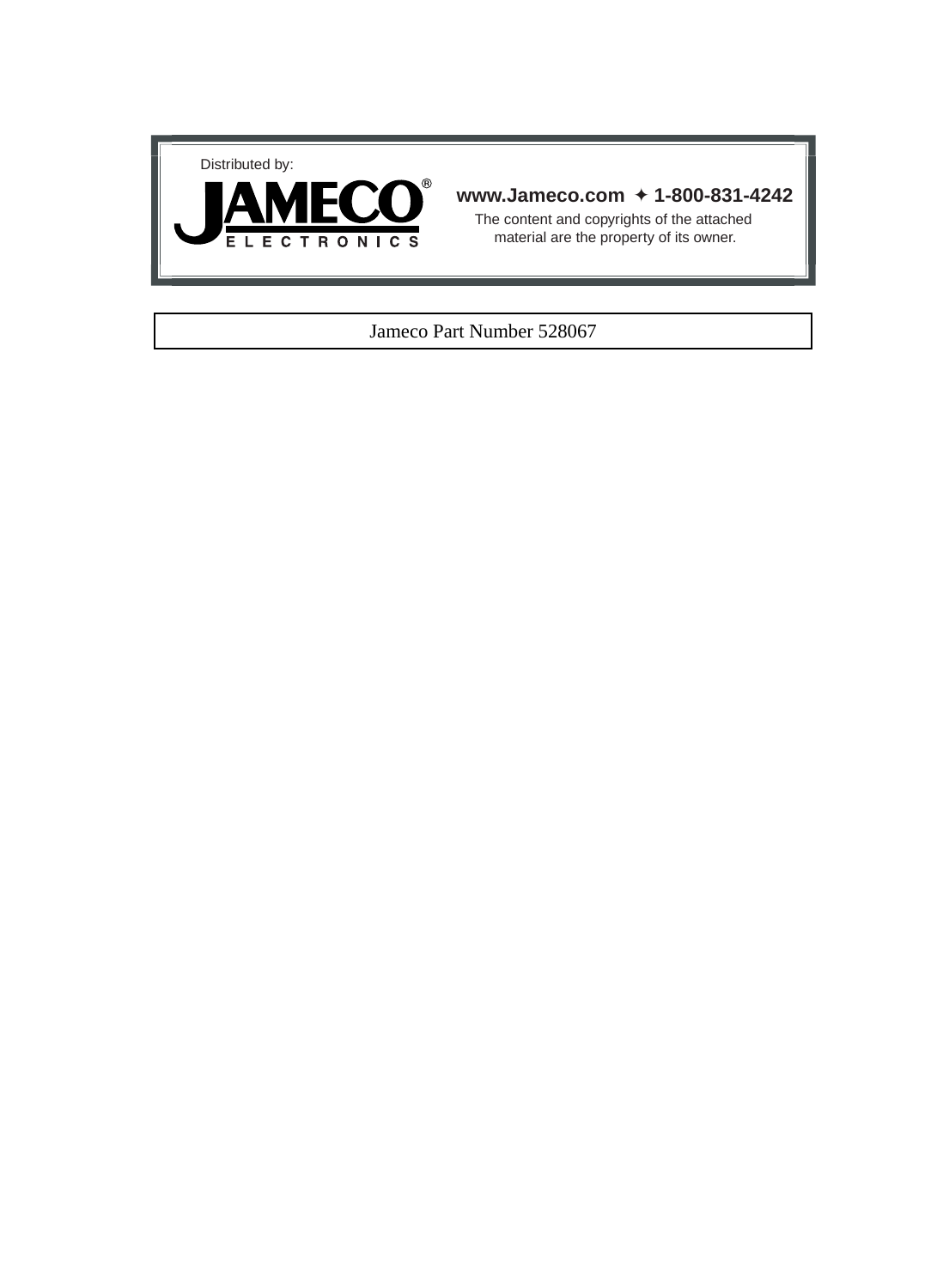# **158X Series Type X2 Suppressor Capacitors**

# **Metallized Polyester / Radial Leads**



- Radial Leads in Two Lengths
- UL-1414 and CSA Approved
- Flame Retardant Case Meets UL94V-0
- Polyurethane End Fill Meets UL94V-0
- Used in applications where damage to the capacitor will not lead to the danger of electrical shock
- Lead Material Tinned Copper Clad Steel

#### **GENERAL SPECIFICATIONS** Operating Temperature:

-40 $^{\circ}$ C to +100 $^{\circ}$ C Voltage Range: 275/250 VAC, 60 Hz (275VAC International) Capacitance Range: 0.01 µF to 2.2 µF Capacitance Tolerance: ±20% (Standard) ±10% (Special) Dissipation Factor (DF) 0.01 Max at  $1000 \pm 10$ Hz Insulation Resistance (IR)  $(Q\bar{Q})$  500 VDC and 20 $^{\circ}$ C) Terminal to Terminal:  $\leq$  0.33 $\mu$ F 15,000 M $\Omega$  min  $\geq 0.47 \mu F$  5,000 MΩ x  $\mu F$  min Both Terminals to Body: 100,000 MΩ min

#### **Maximum Pulse Capability**

|      | V/us |      | V/us |
|------|------|------|------|
| .010 | 2800 | 0.22 | 1200 |
| .022 | 2400 | .47  | 1000 |
| .033 | 2400 | 0.68 | 1000 |
| .047 | 2000 | .00  | 800  |
| .068 | 2000 | .50  | 800  |
| 100  | 1600 | 2.20 | 600  |

#### **International Approvals Outline Dimensions**

| P P + O T MAN        |                             |                    |  |  |  |  |  |  |
|----------------------|-----------------------------|--------------------|--|--|--|--|--|--|
| <b>Safety Agency</b> | <b>Standard</b>             | <b>File Number</b> |  |  |  |  |  |  |
| UL                   | UL-1414 (250VAC)            | E151554            |  |  |  |  |  |  |
| UL                   | UL-1238 (250VAC)            | E151553            |  |  |  |  |  |  |
| <b>CSA</b>           | C22 2, No. 8-M1986 (250VAC) | LR37404-33M        |  |  |  |  |  |  |
| VDE.                 | IEC384-14 II                | 18022-4670-1700    |  |  |  |  |  |  |
|                      | EN 132400                   |                    |  |  |  |  |  |  |
| <b>SEMKO</b>         | IEC384-14 II                | 9308002            |  |  |  |  |  |  |
|                      | EN 132400                   |                    |  |  |  |  |  |  |
| <b>SEV</b>           | IEC384-14 II                | 92.552158.01       |  |  |  |  |  |  |
|                      | EN 132400                   |                    |  |  |  |  |  |  |
| EI                   | IEC384-14 II                | 164090-01          |  |  |  |  |  |  |
|                      | EN 132400                   |                    |  |  |  |  |  |  |
| DEMKO                | IEC384-14 II                | 112398EC/121       |  |  |  |  |  |  |
|                      | EN 132400                   |                    |  |  |  |  |  |  |
| <b>NEMKO</b>         | IEC384-14 II                | M70107             |  |  |  |  |  |  |
|                      | EN 132400                   |                    |  |  |  |  |  |  |
|                      |                             |                    |  |  |  |  |  |  |



# **Ratings and Dimensions**

|                                      |        | <b>Inches</b> |                  |               |                |       | <b>Millimeters</b> |                  |               |                |     |
|--------------------------------------|--------|---------------|------------------|---------------|----------------|-------|--------------------|------------------|---------------|----------------|-----|
| <b>Catalog Part</b><br><b>Number</b> | Cap µF | L             | т                | н             | $\mathbf{s}$   | Ød    |                    | т                | Н             | S              | Ød  |
|                                      |        | Length        | <b>Thickness</b> | <b>Height</b> | <b>Spacing</b> |       | Length             | <b>Thickness</b> | <b>Height</b> | <b>Spacing</b> |     |
| 158X103                              | 0.010  | 0.669         | 0.197            | 0.472         | 0.591          | 0.024 | 17.0               | 5.0              | 12.0          | 15.0           | 0.6 |
| 158X123                              | 0.012  | 0.669         | 0.197            | 0.472         | 0.591          | 0.024 | 17.0               | 5.0              | 12.0          | 15.0           | 0.6 |
| 158X153                              | 0.015  | 0.669         | 0.197            | 0.472         | 0.591          | 0.024 | 17.0               | 5.0              | 12.0          | 15.0           | 0.6 |
| 158X183                              | 0.018  | 0.669         | 0.197            | 0.472         | 0.591          | 0.024 | 17.0               | 5.0              | 12.0          | 15.0           | 0.6 |
| 158X223                              | 0.022  | 0.669         | 0.197            | 0.472         | 0.591          | 0.024 | 17.0               | 5.0              | 12.0          | 15.0           | 0.6 |
| 158X273                              | 0.027  | 0.669         | 0.197            | 0.472         | 0.591          | 0.024 | 17.0               | 5.0              | 12.0          | 15.0           | 0.6 |
| 158X333                              | 0.033  | 0.669         | 0.197            | 0.472         | 0.591          | 0.024 | 17.0               | 5.0              | 12.0          | 15.0           | 0.6 |
| 158X393                              | 0.039  | 0.669         | 0.217            | 0.492         | 0.591          | 0.031 | 17.0               | 5.5              | 12.5          | 15.0           | 0.8 |
| 158X473                              | 0.047  | 0.669         | 0.217            | 0.492         | 0.591          | 0.031 | 17.0               | 5.5              | 12.5          | 15.0           | 0.8 |
| 158X563                              | 0.056  | 0.669         | 0.256            | 0.531         | 0.591          | 0.031 | 17.0               | 6.5              | 13.5          | 15.0           | 0.8 |
| 158X683                              | 0.068  | 0.669         | 0.256            | 0.531         | 0.591          | 0.031 | 17.0               | 6.5              | 13.5          | 15.0           | 0.8 |
| 158X823                              | 0.082  | 0.669         | 0.256            | 0.591         | 0.591          | 0.031 | 17.0               | 6.5              | 15.0          | 15.0           | 0.8 |
| 158X104                              | 0.100  | 0.669         | 0.315            | 0.591         | 0.591          | 0.031 | 17.0               | 8.0              | 15.0          | 15.0           | 0.8 |
| 158X124                              | 0.120  | 0.984         | 0.256            | 0.630         | 0.886          | 0.031 | 25.0               | 6.5              | 16.0          | 22.5           | 0.8 |
| 158X154                              | 0.150  | 0.984         | 0.256            | 0.630         | 0.886          | 0.031 | 25.0               | 6.5              | 16.0          | 22.5           | 0.8 |

NOTE: If ±10% tolerance is required, add 'K' to end of Catalog Part Number

NOTE: Parts are normally supplied with leads 30mm minimum

To order short leads, 3.5mm minimum length, add 'S' to end of Catalog Part Number.